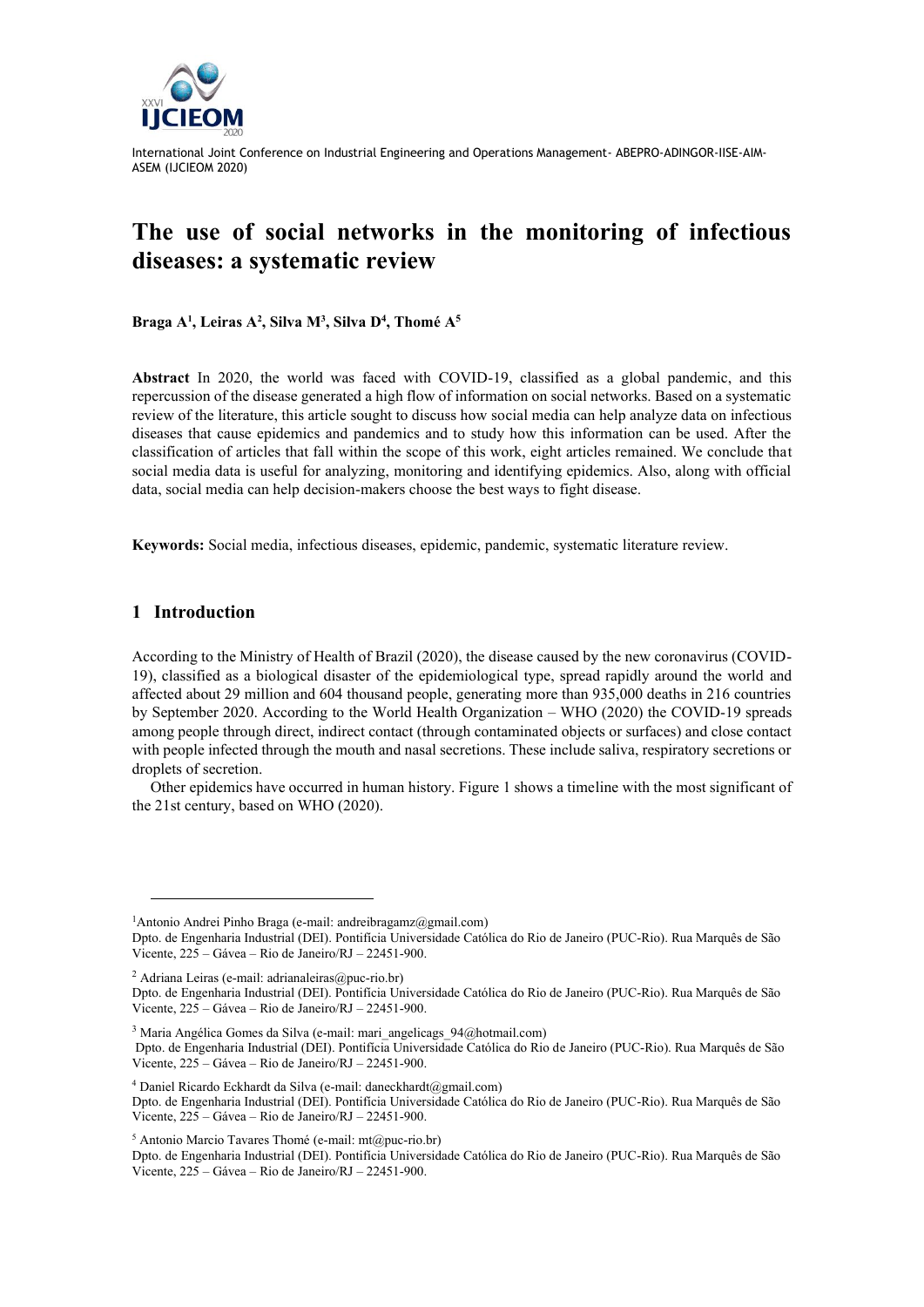



Fig. 1. Major epidemics in the 21<sup>st</sup> century

Chan et al. (2020) state that one of the biggest challenges during an epidemic or pandemic of infectious diseases like COVID-19 is to disseminate and capture correct information about the disease, for example, prevention practices for people directly exposed to the virus (such as health professionals, funeral directors, social service workers, gravediggers) and what these people are feeling when they get infected before they even go to the doctor. It is essential to use ICT (Information and Communication Technology) tools that assist in this dissemination and capture, for example, in the counting of new cases of COVID-19 or in the sharing of information, as the information disclosed is as accurate as possible. Social media is especially useful in this context, as it provides real-time, low-cost information (Broniatowski et al., 2013).

Roy et al. (2020) shows that we can count on social networks to analyze information about epidemics and pandemics in four ways: (1) As a tool for digital epidemiology - detecting outbreaks of diseases and epidemics through public publications; (2) As a source for analyzing what people consume and how they spend their time - without focusing on how it is received; (3) As a way of valuing rumors and misinformation surrounding social media and highlighting the importance of public health agents working to neutralize false information; (4) As an assessment of users' public health perceptions, to better understand their concerns.

The use of social media to analyze the public health situation in times of a pandemic is a relatively recent issue (Taylor & Stephenson, 2009). Twitter is the social media most used in scientific research that links publications to society's problems. Since users can only write a maximum of 280 characters per tweet, the posts are short and to the point (Oh et al., 2013). Barros et al. (2020) demonstrate that consulting social networks provides useful data for monitoring infectious diseases. They also conclude that social media is the most common source of research on the Internet in peer-reviewed articles, among which Twitter is the most used.

According to Taylor & Stephenson (2009) and Chew et al. (2010), some researchers already explore the use of social media data in health. In the pandemic caused by H1N1, some studies use social networks to keep the population informed, avoiding false news. Broniatowski et al. (2013) and Yuan et al. (2013) demonstrate the high statistical correlation between information taken from social networks and official health data, showing that the number of epidemics cases has evolved according to the frequency of posts. Literature review studies such as those by Velasco et al. (2014), Charles-Smith et al. (2015), and Fernandez-Luque & Imran (2018) also use this data correlation analysis to obtain social information during epidemics or pandemics of infectious diseases, with the target audience and form of transmission.

In 2009, the pandemic caused by the H1N1 virus resulted in the first considerable use of social networks. At that time, they served to keep the population informed about the prevention and spread of swine flu (Taylor & Stephenson, 2009). Another study used tweets about the pandemic to publish and disseminate information from reliable sources (Chew et al., 2010). This information is a rich source of information, opinions, and experiences. It is also suggested that these data are useful for content analysis and sentiment almost in real-time in both papers.

This article builds on this research gap to bring the state of the art and show how the use of social media can provide information that helps in monitoring infectious diseases that advance into a pandemic or epidemic. To this end, we conducted a systematic review of the literature on 358 articles published in journals and conference proceedings.

In addition to this introductory section, Section 2 includes the Research Methodology. Section 3 presents and discusses the results of the SLR. Finally, Section 4 offers conclusions.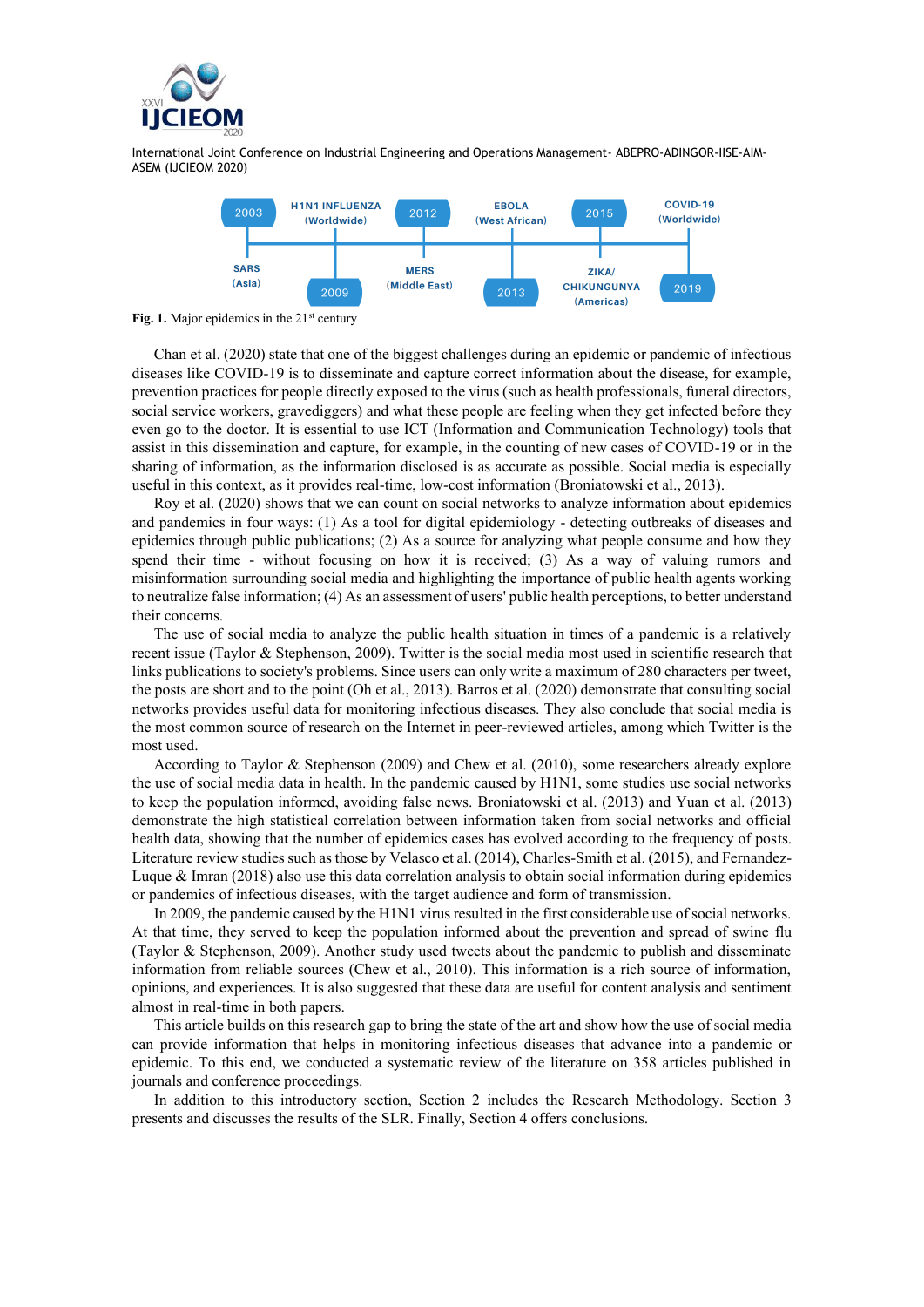

### **2 Research methodology**

According to Denyer & Tranfield (2009), the systematic literature review (SLR) is a research method that groups published studies presented in research databases. SLR chooses, analyzes, evaluates, and synthesizes the published information. It also shows evidence that allows conclusions to be drawn that did not exist before on a topic of scientific interest. The SLR aims to answer a research question, prove hypotheses and theories and generate new assumptions, considering their limitations and flaws. In this sense, Tranfield et al. (2003) conclude that SLR is an essential tool for research.

To achieve our objectives, we followed the eight steps of Thomé et al. (2016) for our SLR and the research synthesis. The steps are: (i) planning and formulating the problem, (ii) searching the literature, (iii) data collection, (iv) quality evaluation, (v) data analysis and synthesis, (vi) interpretation, (vii) present the results, and (viii) update the review.

The first step was to determine the work team responsible for the research, followed by the definition of scope and conceptualization of the topic of social media associated with the pandemic. The research question was defined, as: "How can social media help in analyzing data from pandemics or epidemics?" Finally, we followed the literature review protocol to continue the research.

The second stage considered the search in the Scopus and Web of Science (WoS) databases since they included the most extensive coverage in the number of articles (Mongeon & Paul-Hus, 2016). Also, the research considered the set of keywords (see Table 1) defined by the combination of three groups that cover the topic extensively to avoid any artificial limitation of the results obtained and at the same time limit the undesirable effects. Group 1 refers to the issue of infectious diseases and their different scope. Group 2 covers the main infectious diseases for WHO. Finally, Group 3 lists the main social networks around the world.

| Group 1                       | "infectious diseases*", "outbreak*", "epidemic*", "pandemic*" e "endemic*"              |  |  |  |  |
|-------------------------------|-----------------------------------------------------------------------------------------|--|--|--|--|
| Scope of the disease          |                                                                                         |  |  |  |  |
| Group 2                       | "sars*", "h1n1", "corona*", "mers*", "ebola*", "zika*", "chikungunya*", "swine          |  |  |  |  |
| Respiratory-related illnesses | flu*", "covid*" e "influenza*"                                                          |  |  |  |  |
| Group 3                       | "social media*", "facebook", "instagram", "twitter", "snapchat", "tumblr", "pinterest", |  |  |  |  |
| Social Media                  | "sina weibo", "reddit", "flickr" e "tiktok"                                             |  |  |  |  |
| Research carried out with the | (TITLE-ABS-KEY (infectious diseases* OR outbreak* OR epidemic* OR pandemic*)            |  |  |  |  |
| Boolean operators "OR" and    | OR endemic*) AND TITLE-ABS-KEY (sars* OR h1n1 OR corona* OR "mers*" OR                  |  |  |  |  |
| "AND".                        | "ebola*" OR "zika*" OR "chikungunya*" OR "swine flu*" OR covid* OR influenza*)          |  |  |  |  |
|                               | AND TITLE-ABS-KEY ("social media*" OR "facebook" OR "instagram" OR "twitter"            |  |  |  |  |
|                               | OR "snapchat" OR "tumblr" OR "pinterest" OR "sina weibo" OR "reddit" OR "flickr"        |  |  |  |  |
|                               | $OR$ "tiktok" $)$ )                                                                     |  |  |  |  |
|                               |                                                                                         |  |  |  |  |

**Table 1.** List of keywords used

With the search for the keywords in the databases carried out on April 29, 2020, 312 articles from Scopus and 179 papers from the Web of Science returned. Joining the two databases and filtering for articles in English, we got 490 papers. We identified 132 duplicate papers using the software R in the Bibliometrix, which meant that 358 remained for the titles and abstracts for review.

After that, an SLR specialist trained the coders, using 10% of the total selected articles (39 articles). Thus, we analyzed the documents according to the inclusion and exclusion criteria:

- Inclusion Criteria:
- Criterion 1: Analysis of social media data during epidemics using Social Networks;
- Criterion 2: Epidemic monitoring through Social Media;
- Criterion 3: Use of Social Media to identify epidemics.
- **Exclusion Criteria:**
- Criterion 1: Subject area exclusion (medicine, dentistry, biology etc.);
- Criterion 2: Pure epidemiological or propagation models based on simulation;
- Criterion 3: Knowledge sharing regarding the Prevention of Virus Transmission;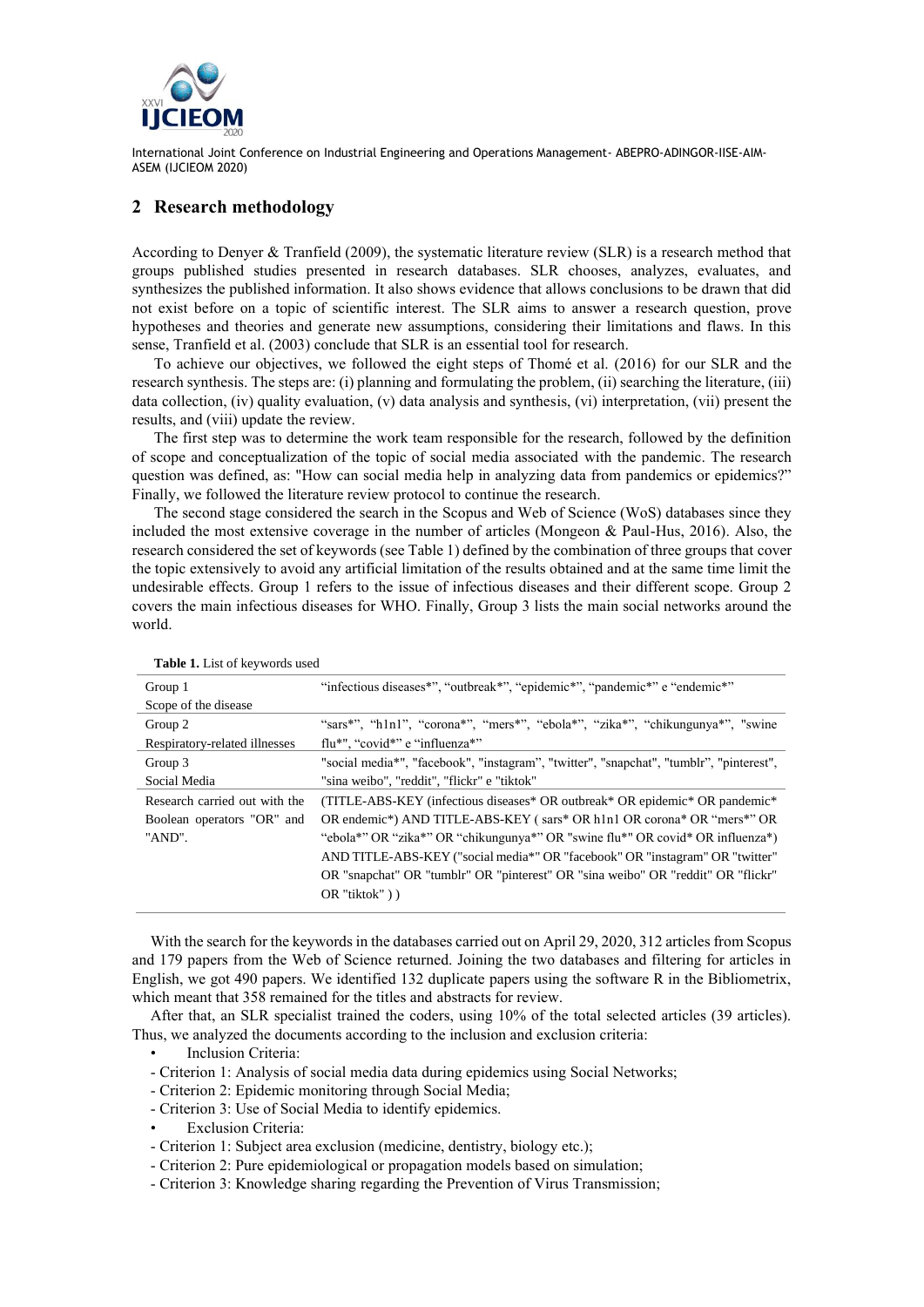

- Criterion 4: Psychosocial impacts generated by isolation or quarantine;
- Criterion 5: Economic Assessment for Companies.

Figure 2 shows the results of the search, based on the PRISMA flow diagram elaborated by Moher (2015), and indicates how many papers met each criterion according to the research stages, the initial stage related to the reading of titles and abstracts and the second stage related to reading the full article.



**Fig. 2.** SLR results diagram based on PRISMA

Exclusion criteria were selected when reading articles when they did not fit the research objective, the reasons that defined them are self-explanatory.

Papers linked to the scope of the research included information during an epidemic using social media to collect data, such as Nagel et al. (2013), Velardi et al. (2014) and Zuccon et al. (2015), and the analysis of what is posted by users on social networks reflects what they are currently feeling, which may be symptoms of an ongoing disease. Therefore, one of the inclusion criteria is analysis during epidemics on social networks.

Another inclusion criterion is the monitoring of epidemics on social networks. It was possible to observe this subject mainly in articles by Aramaki et al. (2011), Zhang et al. (2015) and Jain & Kumar (2018), since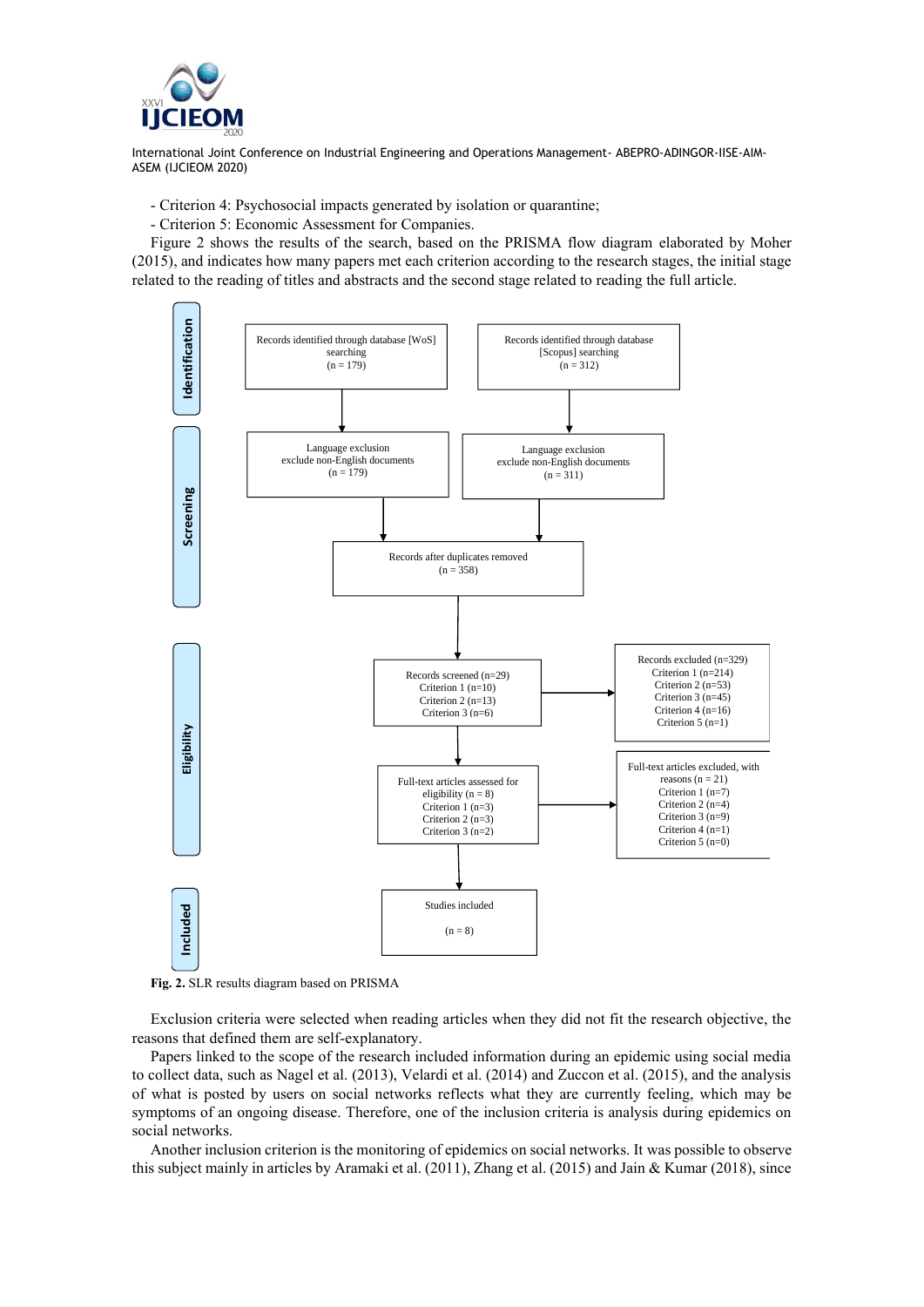![](_page_4_Picture_0.jpeg)

the authors used the data acquired on social networks to follow the evolution of epidemics and to know when it started, how it is spreading and when it should end.

The last inclusion criterion was highlighted mainly in the articles by Charles-Smith et al. (2015) and Qin et al. (2020), as the authors focused on identifying when the mass of data published by users means the emergence of a new epidemic.

After the two reviewers read the 358 abstracts, we calculated the Krippendorff's alpha (2004), resulting in a coefficient of 0.92, higher than the acceptable threshold of 0.8. So, we move on to the next step, standardized data collection model using a matrix format, with article data, such as title, authors, year of publication, publication channels, keywords, and main topics addressed.

For the fourth stage, the reviewers discussed the discrepancies in order to have a rigorous definition and application of the defined criteria. The fifth, sixth and seventh resulted in a taxonomic analysis of the eight selected publications. In the next section, we show these results. The eighth step (updating SLRs) is outside the scope of this article.

## **3 Results**

The number of publications per year is in Figure 3. The first publication appeared in 2011. The year with the most papers was 2015, and this may be related to the pandemic of influenza.

![](_page_4_Figure_8.jpeg)

**Fig. 3.** Number of articles per year of publication

For the analysis of keywords, a co-occurrence map was created with the selected articles, using the Bibliometrix package, in R language according to the method of Aria & Cuccurullo (2017). Figure 4 depicts the diagram. It shows the connections between similar terms, where the size of the circles means the number of occurrences. Furthermore, the proximity between the circles represents the degree of relationships.

![](_page_4_Figure_11.jpeg)

**Fig. 4.** Keyword co-occurrence map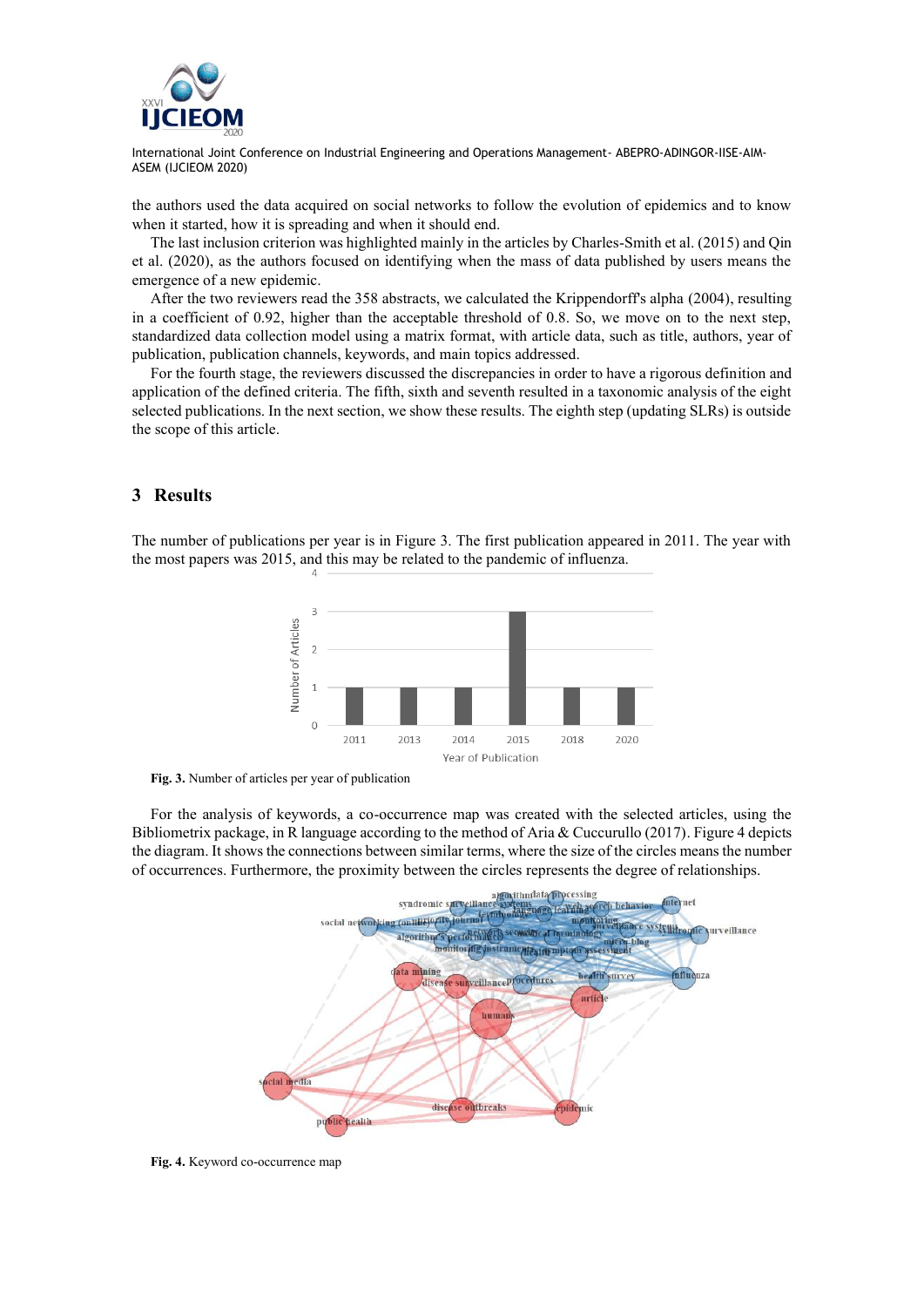![](_page_5_Picture_0.jpeg)

The most used keyword was humans, and we can see two very interconnected groups of words. About the authors, all of them have the same production, one paper each. In the next subsection, we show our finds regarding the taxonomy of articles reviewed.

According to the results of the review presented in Table 2, among the social media explored in the selected articles, Twitter was the one that stood out the most in six of the eight articles.

However, the reasons for using social media are different. Nagel et al. (2013) use Twitter to determine how cyberspace affects the real world during an epidemic. Jain et al. (2018) analyze this data to identify suspected epidemic cases. Verladi et al. (2014) apply Twitter data to anticipate the epidemic and Zuccon et al. (2015) to detect an outbreak. Aramaki et al. (2011) use Twitter to identify messages that can indicate cases of pandemics. Searches in China use other social media, as in Zhang et al. (2015), which uses Weibo to monitor the H7N9 outbreak, and in Quin et al. (2020), who use Baidu to control the COVID-19 pandemic. Charles-Smith et al. (2015) systematically analyzes how epidemics impact information published on social networks.

Among the infectious diseases identified, the most studied pandemic is influenza; Negal et al. (2013), Velardi et al. (2020), Zuccon et al. (2015) and Aramaki et al. (2011) use Twitter to study the flu, Jain et al. (2018) also use Twitter to analyze the H1N1 flu. Zhange et al. (2015) research H7N9 using Weibo, and Quin et al. (2020) to study COVID-19. Charles-Smith et al. (2015) analyze different diseases in their systematic review.

In Table 2, it is possible to observe that the study of infectious diseases happens worldwide. Most studies are from the USA and China. The other countries are Australia, Japan, and India. This finding shows the interest of several countries in using social media as a source of data and encourages disseminating this thinking.

Regarding the applied research method, seven of the eight selected articles present case studies. This result highlights the practical implications of the social media approach to epidemics. In the case of the study by Nagel et al. (2013), they compare the data obtained on the Internet pages with the tweets, and conclude that the latter is more widespread. Velardi et al. (2014) focus on how to extract data from social networks, list the terms used to identify symptoms of influenza and conclude that posts can help identify epidemics.

Zuccon et al. (2015) reported a complete assessment of a variety of machine learning approaches to identify Twitter messages that may indicate cases of influenza-like illness (ILI). They considered a number of standard textual features and features specific to Twitter messages, such as hashtags, excluding retweets. Their results show that, through machine learning techniques, it is possible to discriminate between tweets that contain mentions about the flu or relevant symptoms and irrelevant messages.

Aramaki et al. (2011) conclude that the data from social media are useful for tracking the progress of pandemics or other diseases. They also built a classifier that judges whether a given tweet is positive or negative, through Machine learning. To assess the association between the data from the tweets and that of the health agencies, they used Pearson's correlation and obtained a high performance. Thus, the results obtained in this article show that tweets can represent the real world. Zhang et al. (2015) also reached this conclusion based on two types of analysis: 1) quantitative analysis to compare the opportunity to report new cases through the various information channels; 2) qualitative analysis of Weibo users with more updated posts of new evidence. By comparing reports between Weibo's results and conventional public health channels, they concluded that the first was significantly faster when reporting new cases. Thus, they find that social media is an excellent tool to follow the process of spreading disease.

Jain et al. (2018) go in the same way. Their article is experimental and considers five phases: data collection, pre-processing of tweets, symptom identification, information system, and identification of suspects. The main contribution of the case study by Quin et al. (2020) is the set of keywords, as it is COVID-19, it helped the authors of the present work in the article selection stage.

Different of the other papers, Charles-Smith (2015) use the method of a systematic review to demonstrate the effectiveness of social media in supporting and improving public health, in addition to monitoring disease outbreaks. It is worth mentioning that the volume of data processed to reach a conclusion about these diseases is immense. Aramaki et al. (2011) consider 300 million tweets and at the conclude the correlation of these data with official health information in a processing time is low. The short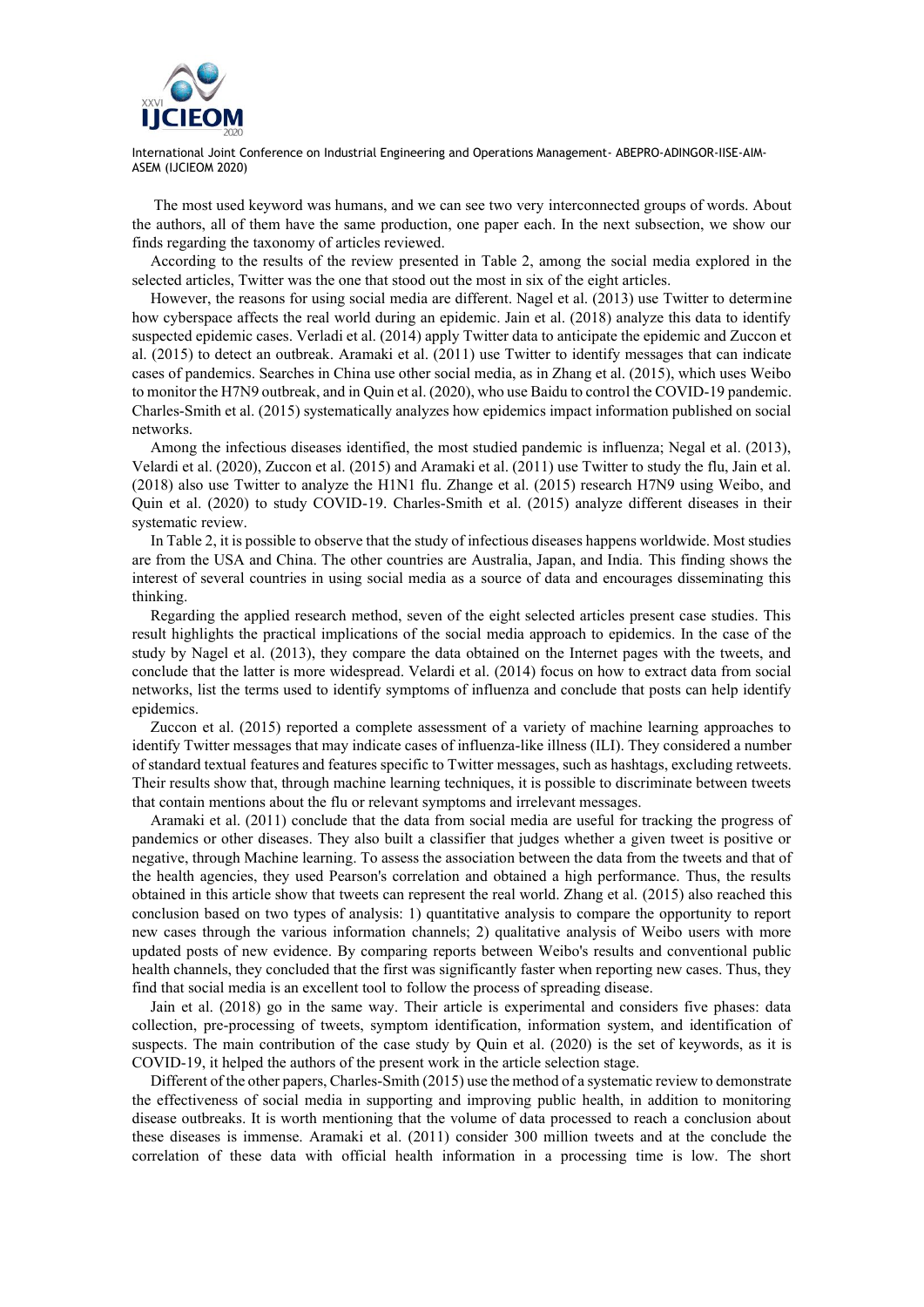![](_page_6_Picture_0.jpeg)

computational time to process data from social media generating evidence related to health may, in the future, be the reason why this tool will provide information to government health agencies.

|                                  |                                        | <b>Table 2. SLR results</b>                                                 |             |                                                                                                                                                    |                      |                                      |                                                                                                            |                                                                                                                                        |                                                                                                                                                                                                    |
|----------------------------------|----------------------------------------|-----------------------------------------------------------------------------|-------------|----------------------------------------------------------------------------------------------------------------------------------------------------|----------------------|--------------------------------------|------------------------------------------------------------------------------------------------------------|----------------------------------------------------------------------------------------------------------------------------------------|----------------------------------------------------------------------------------------------------------------------------------------------------------------------------------------------------|
| Paper                            | Social<br>media                        | Reason for using the Analyzed<br>media                                      | disease     | <b>Keywords</b>                                                                                                                                    | Place                | Research<br>method                   | Volume of data<br>analyzed                                                                                 | Conclusions                                                                                                                            | <b>Recommendations for future research</b>                                                                                                                                                         |
| Nagel et<br>al. [27]             | Twitter                                | Determine to what<br>extent cyberspace<br>messages affect the real<br>world | Influenza   | Flu, Influenza, Pertussis<br>and whooping cough                                                                                                    | Washingt<br>on State | Case Study                           | 161,821 flu tweets,<br>6174 influenza tweets,<br>160 pertussis tweets<br>and 1167 whooping<br>cough tweets | The results indicate a strong<br>association between tweets in<br>cyberspace and the real world events<br>of disease occurrence        | Investigate the actual tweet content and its<br>association with disease incidence at the<br>city, state and country level. Impact the<br>media have on the population's tweeting<br>rate          |
| Velardi et<br>al. [28]           | Twitter                                | For early detection and<br>analysis of epidemics                            | Influenza   | Fever, Chills, Malaise,<br>Cephalgia, Myalgia,<br>Cough, Pharyngitis and<br>Dyspnea                                                                | <b>USA</b>           | Case Study                           | 585,777 tweets                                                                                             | The approach generates a very high<br>level of correlation with influenza<br>trends derived from surveillance<br>systems               | Apply the algorithm for others domains                                                                                                                                                             |
| Zuccon et<br>al. [29]            | Twitter                                | Detect cases of<br>influenza-like illness                                   | Influenza   | Flu, sick, headache, fever,<br>unwell, chills, antibiotics,<br>ache, cough, throat, cold,<br>doctor, fatigued, tissues,<br>stomach, runny, sneeze, | Australia            | Case Study                           | 13.5 million tweets                                                                                        | Twitter search classifiers are<br>essential for finding disease-related<br>posts                                                       | It should be investigated whether the<br>number of influenza-related tweets needs to<br>be accurate in a monitoring system                                                                         |
| Aramaki<br>et al. [30]           | Twitter                                | Extract data from<br>Twitter as a pandemic Influenza<br>detection           |             | Influenza                                                                                                                                          | Japan                | Case Study                           | 300 million tweets                                                                                         | The study shows that Twitter texts<br>realistically represent the real world<br>and can be used to detect mass<br>infections           | Future studies should address the influence<br>that a particular person's posting about the<br>disease impacts on those who read                                                                   |
| Zhang et<br>al. [31]             | Weibo                                  | Monitor the outbreak<br>of the disease in China<br>and assess the use of    | <b>H7N9</b> | <b>H7N9</b>                                                                                                                                        | China                | Case Study                           | 718,419 posts                                                                                              | Social media data potential to get<br>information about diseases                                                                       | Study the feasibility of authorities use social<br>media data as a public platform                                                                                                                 |
| Jain et al.<br>$[32]$            | Twitter                                | Use social media to<br>identify H1N1<br>suspects                            | H1N1        | Swine Flu, Flu, H1N1,<br>Swine, Swine Virus, h1n1,<br>ifluenza, swine flu india,<br>influenza virus, delhi                                         | India                | Case Study                           |                                                                                                            | The research allowed the<br>construction of an effective medical<br>decision support based on social<br>media                          | Features such as reduction algorithms can be<br>incorporated to assist the development of a<br>social media expert                                                                                 |
| Charles-<br>Smith et<br>al. [33] | Facebook<br>MySpac<br>e and<br>Twitter | Social media can be<br>used to monitor<br>pandemics                         |             | H1N1, Influenza, epidemic<br>and infectious diseases                                                                                               |                      | A Systematic<br>Literature<br>Review | 1,499 studies                                                                                              | Social media can impact the domain<br>of public health surveillance, bringing<br>the broader picture to the public<br>health community | Should be studying interventions and a lack<br>of use of social media in practice because<br>despite the high potential for success<br>identified in exploratory studies there are<br>not too much |
| Qin et al.<br>$[34]$             | Baidu                                  | Identify confirmed<br>cases of COVID-19 in Covid-19<br>advance              |             | Social media, COVID-19,<br>new case and outbreak                                                                                                   | China                | Case Study                           |                                                                                                            | The+A1:K20 use of Baidu data has<br>shown a high correlation to monitor<br>COVID-19 cases                                              |                                                                                                                                                                                                    |

#### **4 Conclusion**

The research presented in this systematic review of the literature shows that posts on social networks can represent the health status of users on the Internet through messages that describe possible symptoms of some diseases. The selected articles show the importance of using data from social networks to draw conclusions about infectious diseases that generate epidemics and pandemics. The results show a high correlation between information from social networks and official health data. Therefore, social media data can help support government decisions. The results also proved a significant potential in the use of data from social networks, mainly from Twitter. The information found was used for the analysis, monitoring and identification of epidemics worldwide.

In this context, we demonstrate that the academic community has already addressed the use of social media as a source of data to aid in infectious diseases. However, it is necessary to expand the use of this tool, which, together with official data, can assist in making decisions about current diseases and diseases that may come.

## **5 References**

Aramaki, E., Maskawa, S., & Morita, M. Twitter catches the flu: detecting influenza epidemics using Twitter. In Proceedings of the 2011 Conference on empirical methods in natural language processing (pp. 1568-1576), (2011).